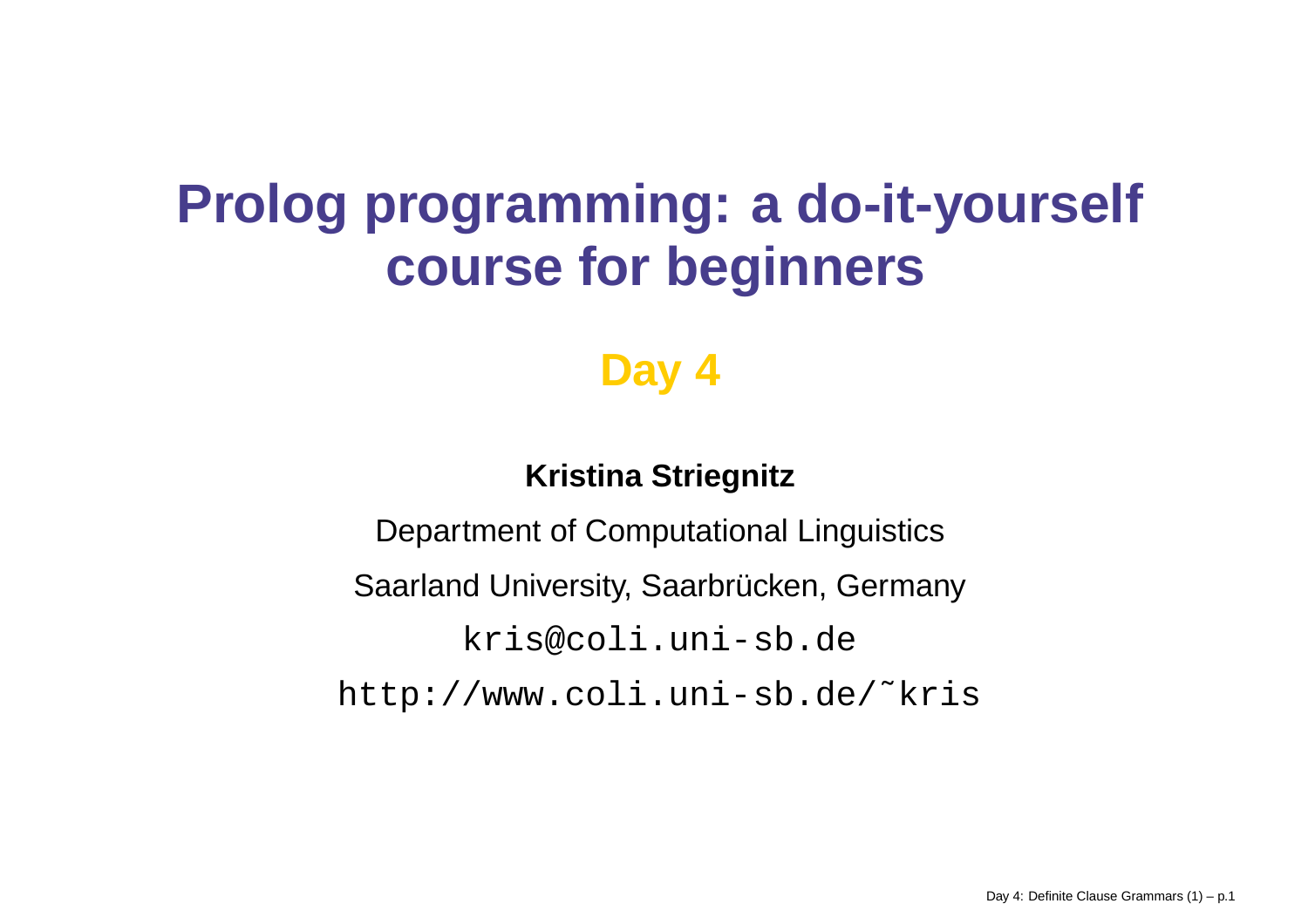# **Day 4: Definite Clause Grammars (1)**

Today: Grammars as Prolog programms for recognizing natural language sentences.

Reader: Lecture 7 of *Learn Prolog Now!*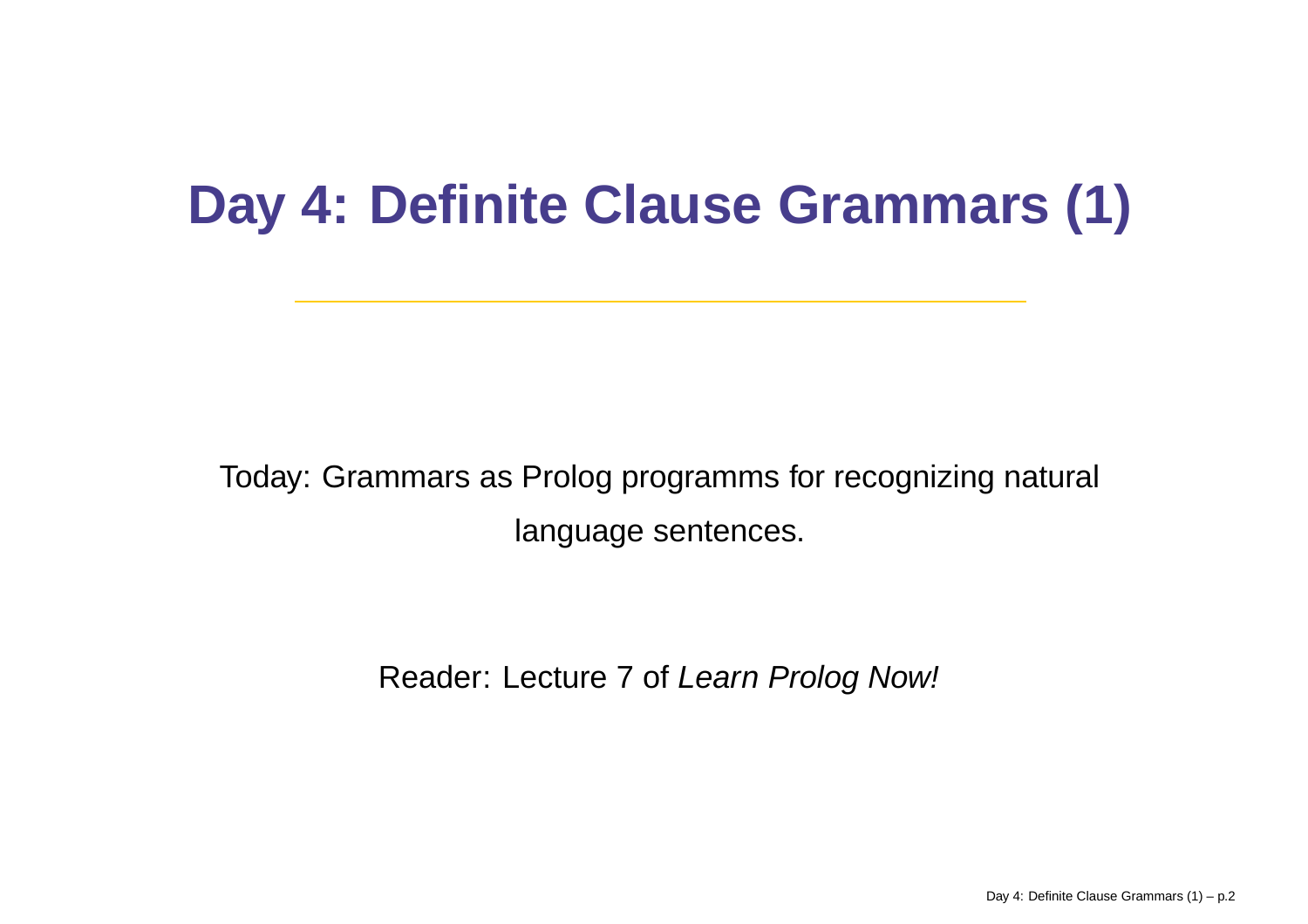## **Today's goal: <sup>a</sup> NL recognizer**

A Prolog programm for the following task:

#### Given

- a grammar specifi cation,
- a list of words, and
- $\bullet\,$  a syntactic category  $C,$

is the list of words a grammatical expression of category  $C$ ?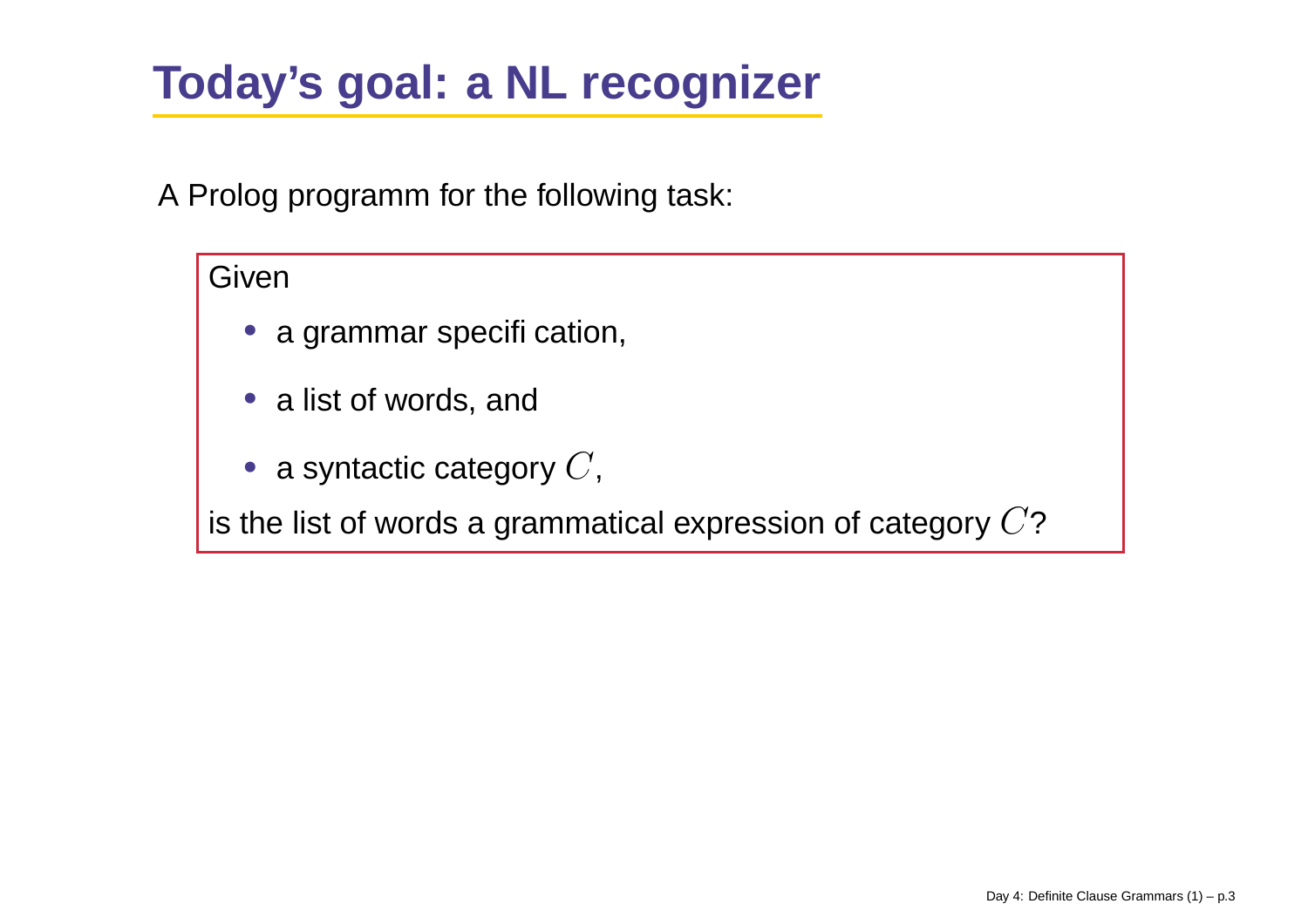### **Some examples**

| $S \rightarrow NP VP$                    | catgory: S                                       |
|------------------------------------------|--------------------------------------------------|
| $NP \rightarrow Det N$                   | words: [the, nurse, whistles] $\rightarrow$ yes  |
| $\mathsf{NP}\longrightarrow \mathsf{PN}$ | category: NP                                     |
| $VP \rightarrow Vi$                      | words: [the, whiskey] $\rightarrow$ yes          |
| $VP \rightarrow Vt NP$                   |                                                  |
| Det $\rightarrow$ the                    | category: NP<br>words: $[drinks] \rightarrow no$ |
| Det $\rightarrow$ a                      |                                                  |
| $PN \rightarrow gogo$                    | category: VP                                     |
| $N \rightarrow nurse$                    | words: [fights] $\rightarrow$ no                 |
| $N \rightarrow whiskey$                  |                                                  |
| $Vi \rightarrow whistles$                |                                                  |
| $Vt \rightarrow drifts$                  |                                                  |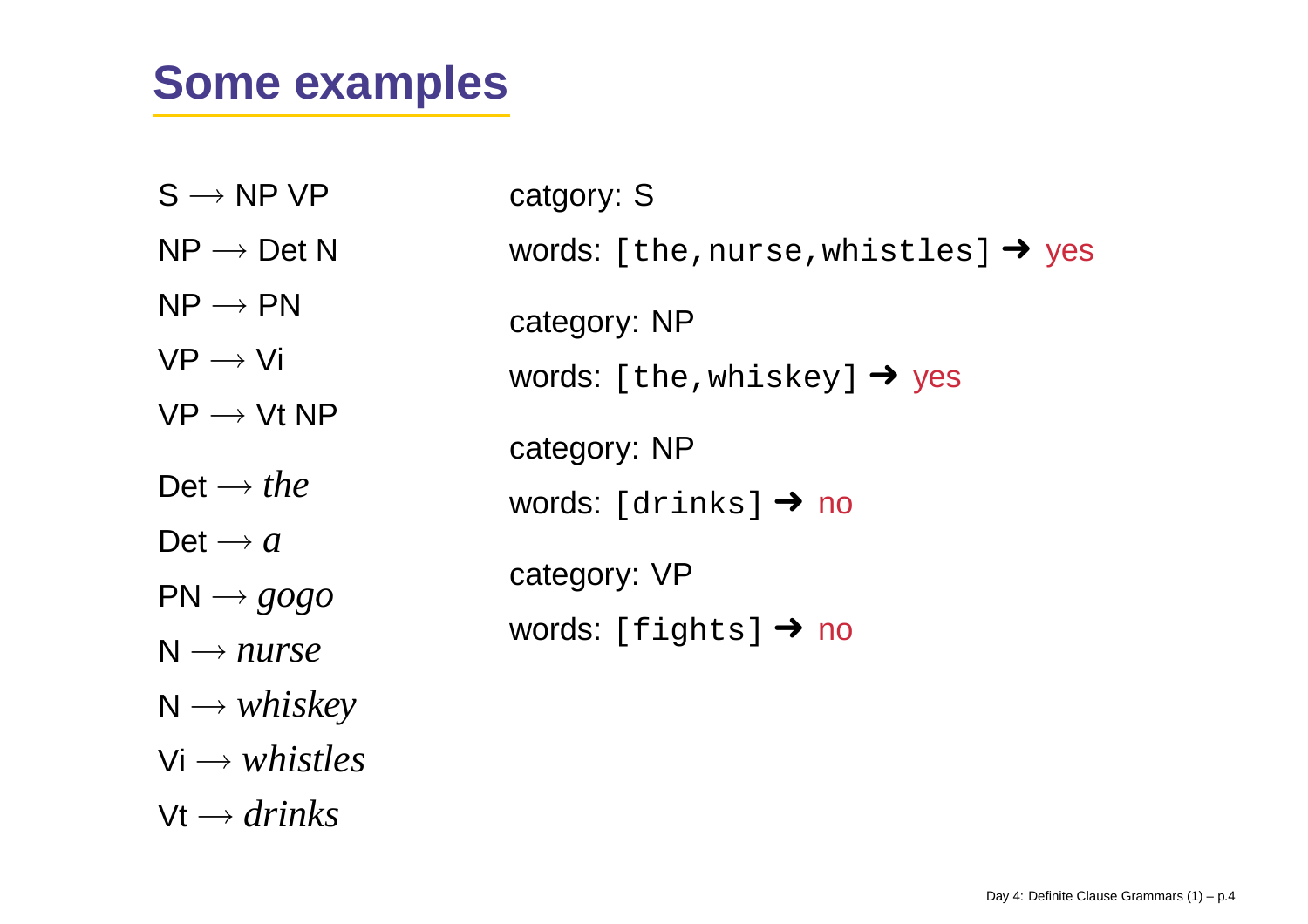

For each syntactic category  $C$ , defi ne a predicate c(InList,OutList) which takes <sup>a</sup> list of words (InList) as input, "bites off" a sequence of words corresponding to an expression of category  $C$  and returns the rest (OutList).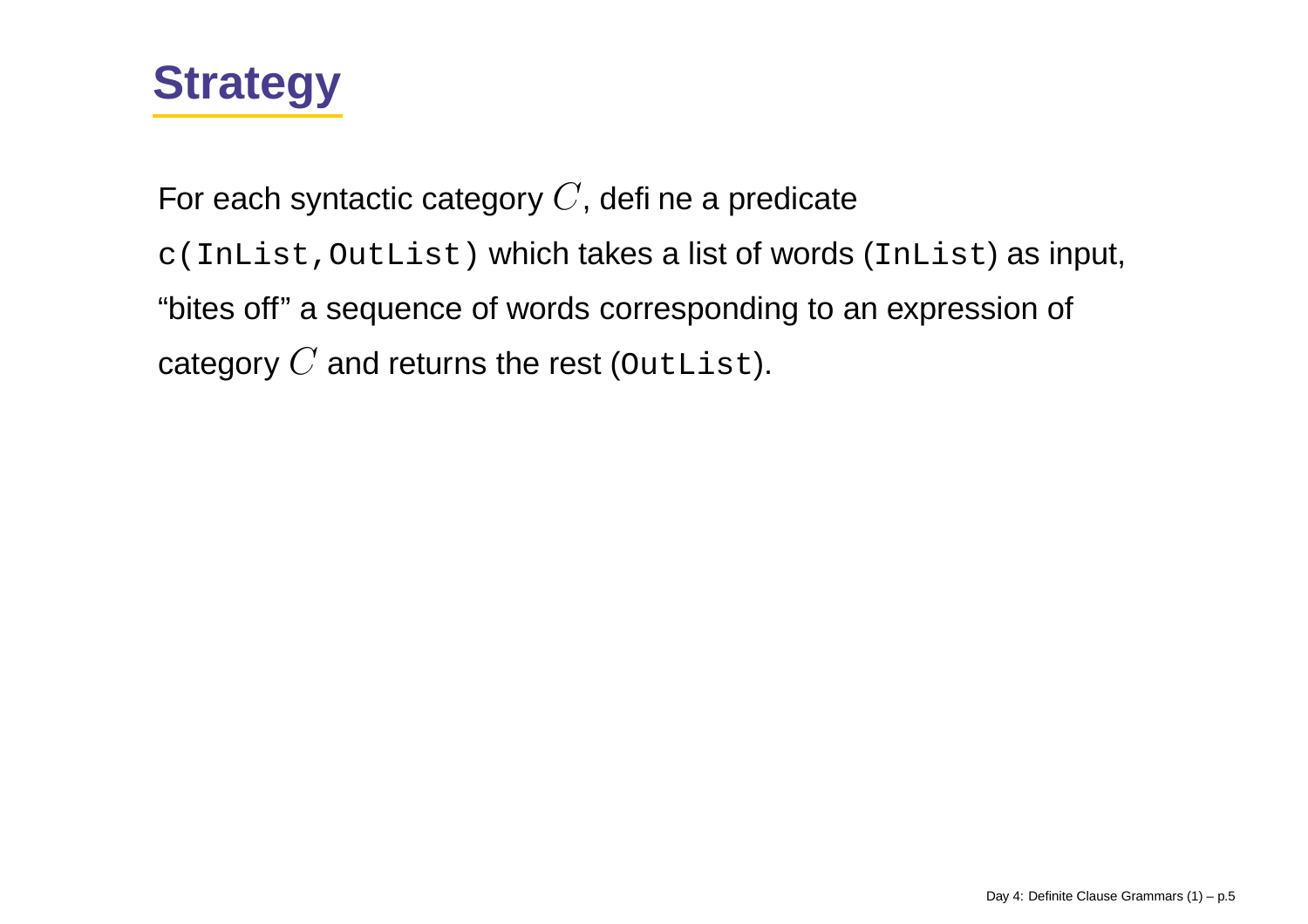### **Examples**

```
?- np([the,nurse,whistles],Out).
Out = [whistles]
?- np([the,whiskey],Out).
Out = []
?- vt([drinks,the,whiskey],Out).
Out = [the,whiskey]
?- vp([nurse,whistles],Out).
no
```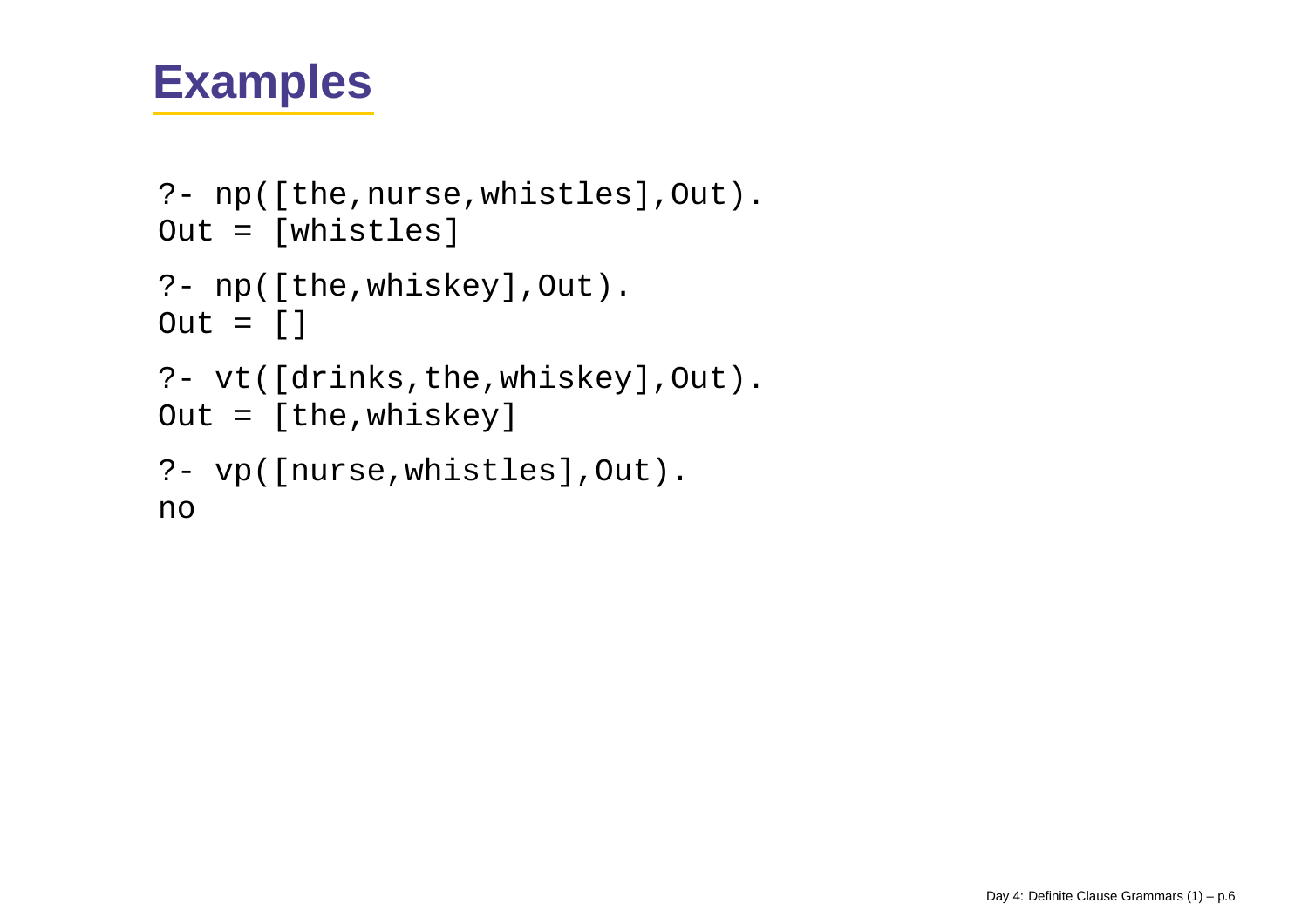## **Definite Clause Grammars (DCGs) — words**

#### Let's start with single words:

n([bride|Out],Out).

n([nurse|Out],Out).

```
n([sword|Out],Out).
```
det([the|Out],Out).

pn([bill|Out],Out).

```
vt([kills|Out],Out).
```
...

If the head of the input list is the word *bride*, then we have found a noun. Return the tail of the list.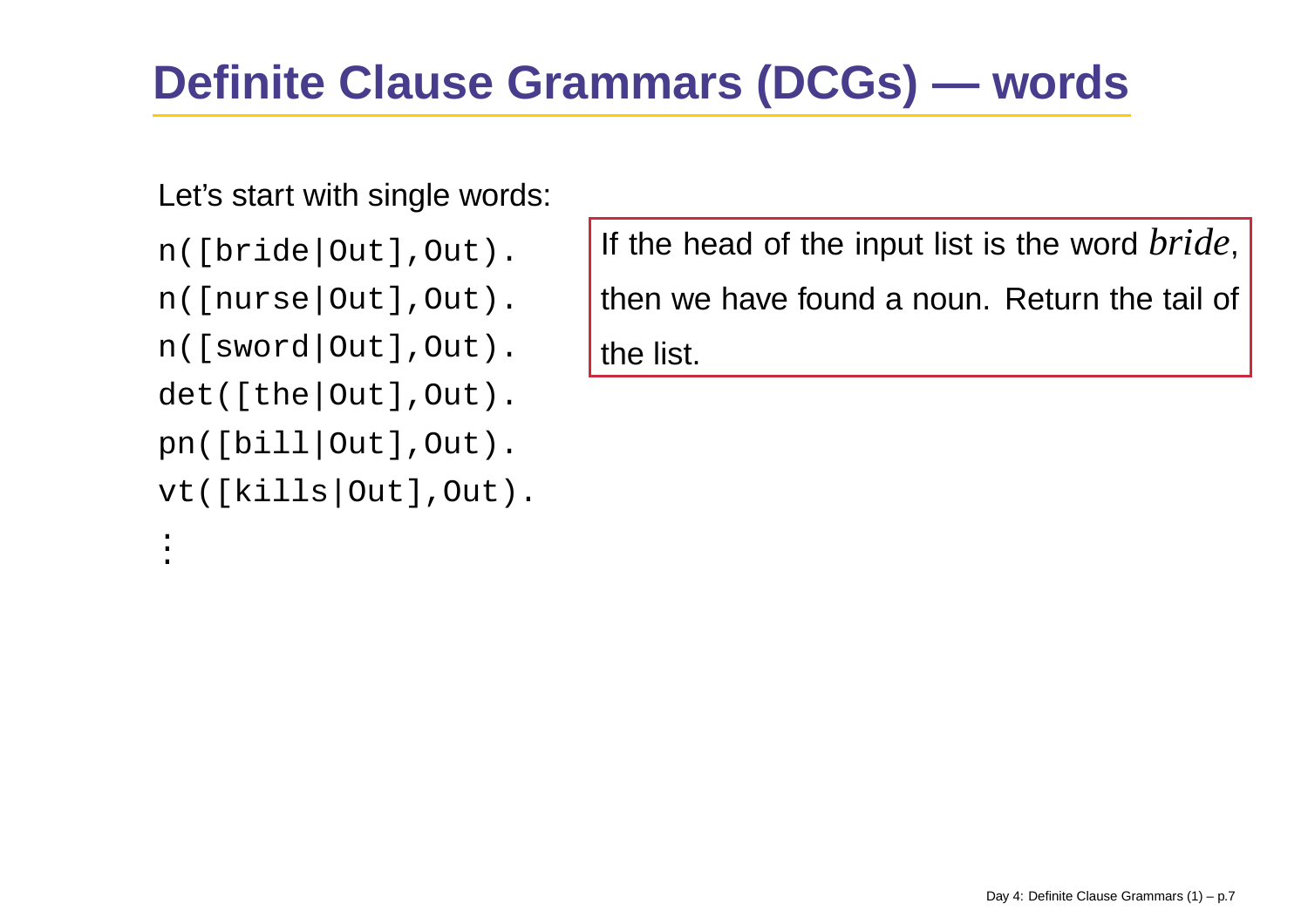### **DCGs — complex categories**

Now, we can build more complex categories:

```
np(In,Out) :- det(In,DetOut), n(DetOut,Out).
```
If we can bite <sup>a</sup> determiner off the list and then bite <sup>a</sup> noun of the list, then we have found an NP. Return what's left when biting off the determiner and the noun.

```
np(In, Out) :- pn(In, Out).
```
If we can bite <sup>a</sup> proper name off the list, then we have found an NP. Return what's left when biting off the proper name.

```
vp(In,Out) :- vi(In,Out).
vp(In,Out) :- vt(In,VtOut), np(VtOut,Out).
s(In, Out) :- np(In, NPOut), vp(NPOut, Out).
```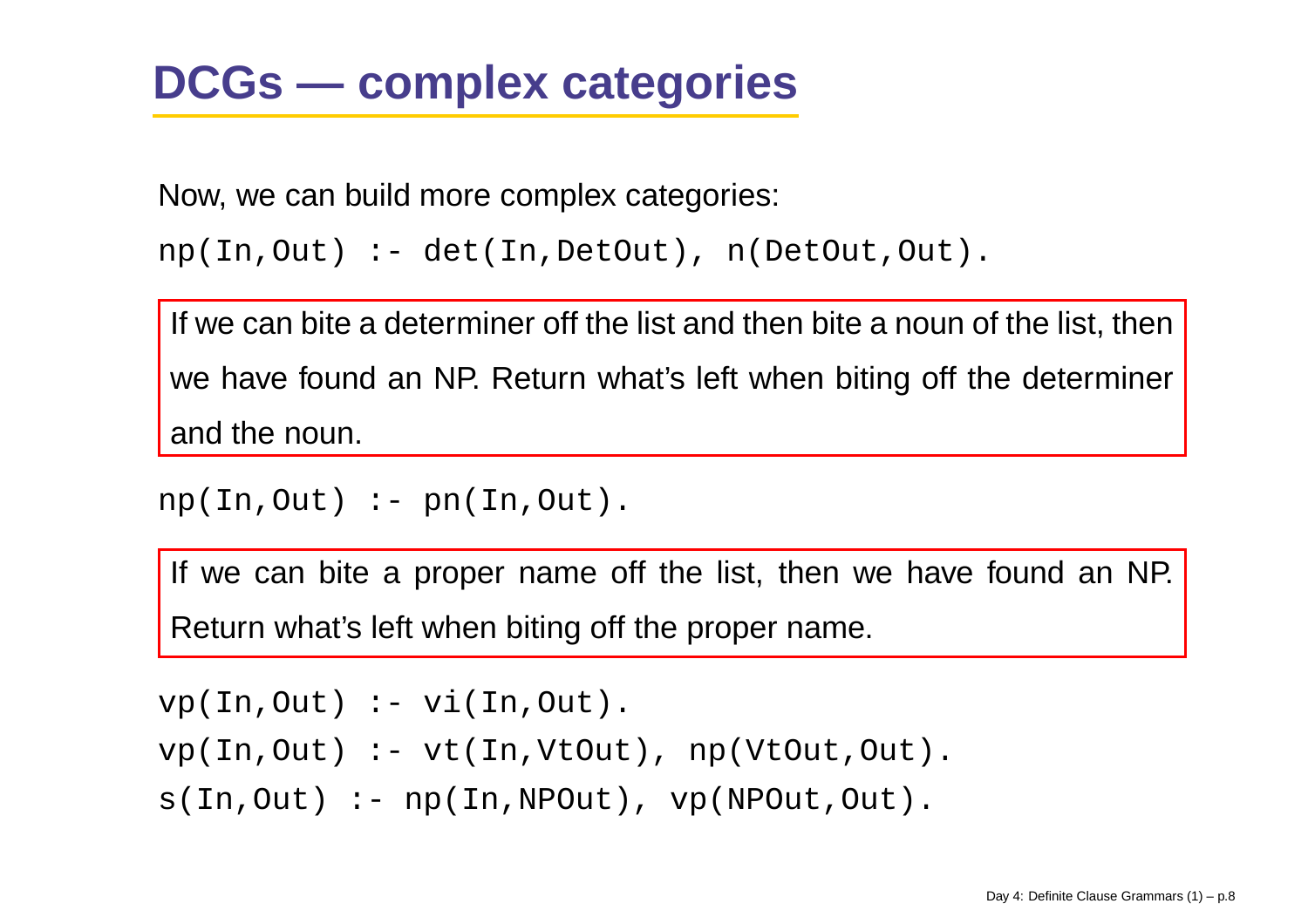## **How does this work?**

 $s(In, Out)$  :-  $np(In, NPOut)$ ,

vp(NPOut,Out).

np(In,Out) :- det(In,DetOut),

n(DetOut,Out).

np(In,Out) :- pn(In,Out).

 $vp(In,Out)$  :-  $vi(In,Out)$ .

vp(In,Out) :- vt(In,VtOut),

np(VtOut,Out).

det([the|Out],Out).



s([the,bride,kills,bill],[])

np([the,bride,kills,bill], I1)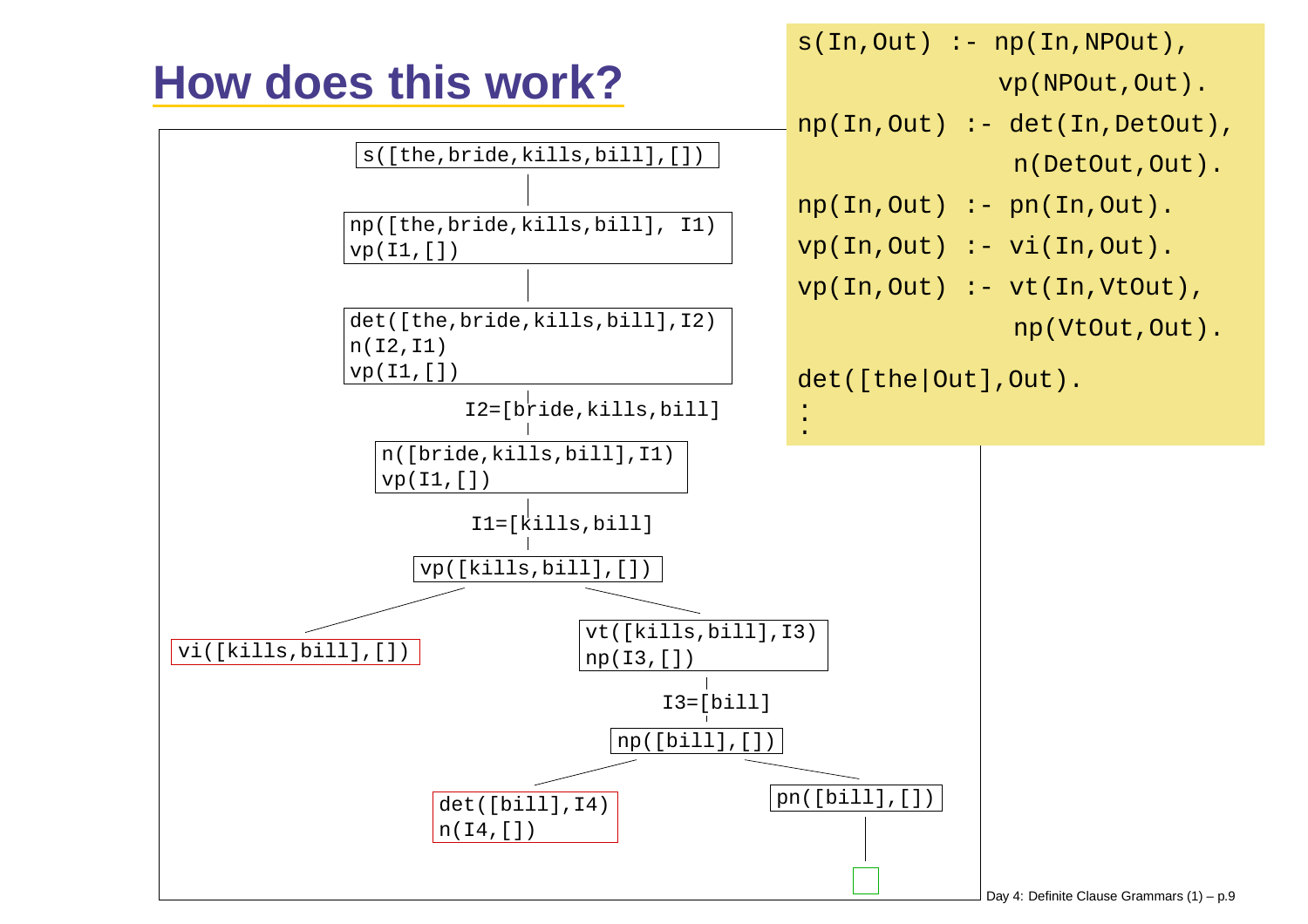## **DCGs in Prolog**

Prolog provides <sup>a</sup> simpler notation for specifying DCGs.

 $s \rightarrow p$ , vp.  $\rightarrow$  s(In,Out) :- np(In,NPOut), vp(NPOut,Out). np --> det, n.  $\longrightarrow$  np(In,Out) :- det(In,DetOut), n(DetOut,Out).  $np \rightarrow pn$ .  $\longrightarrow np(In,Out) \leftarrow pn(In,Out)$ . vp  $\rightarrow$  vi.  $\rightarrow$  vp(In,Out) :- vi(In,Out). vp  $\rightarrow$  vt, np.  $\rightarrow$  vp(In,Out) :- vt(In,VtOut), np(VtOut,Out). n --> [bride].  $\rightarrow$  n([bride|Out],Out).  $det \leftarrow > [the].$  $\rightarrow$  det([the|Out],Out). vi --> [whistles].  $\rightarrow$  vi([whistles|Out],Out). vt --> [kills].  $\qquad\quad\to\quad$  vt([kills|Out],Out). Internally, Prolog uses this notation. Therefore:  $?$ -

s([the,nurse,whistles],[]). to ask whether

[the, nurse, whistles] is a sentence.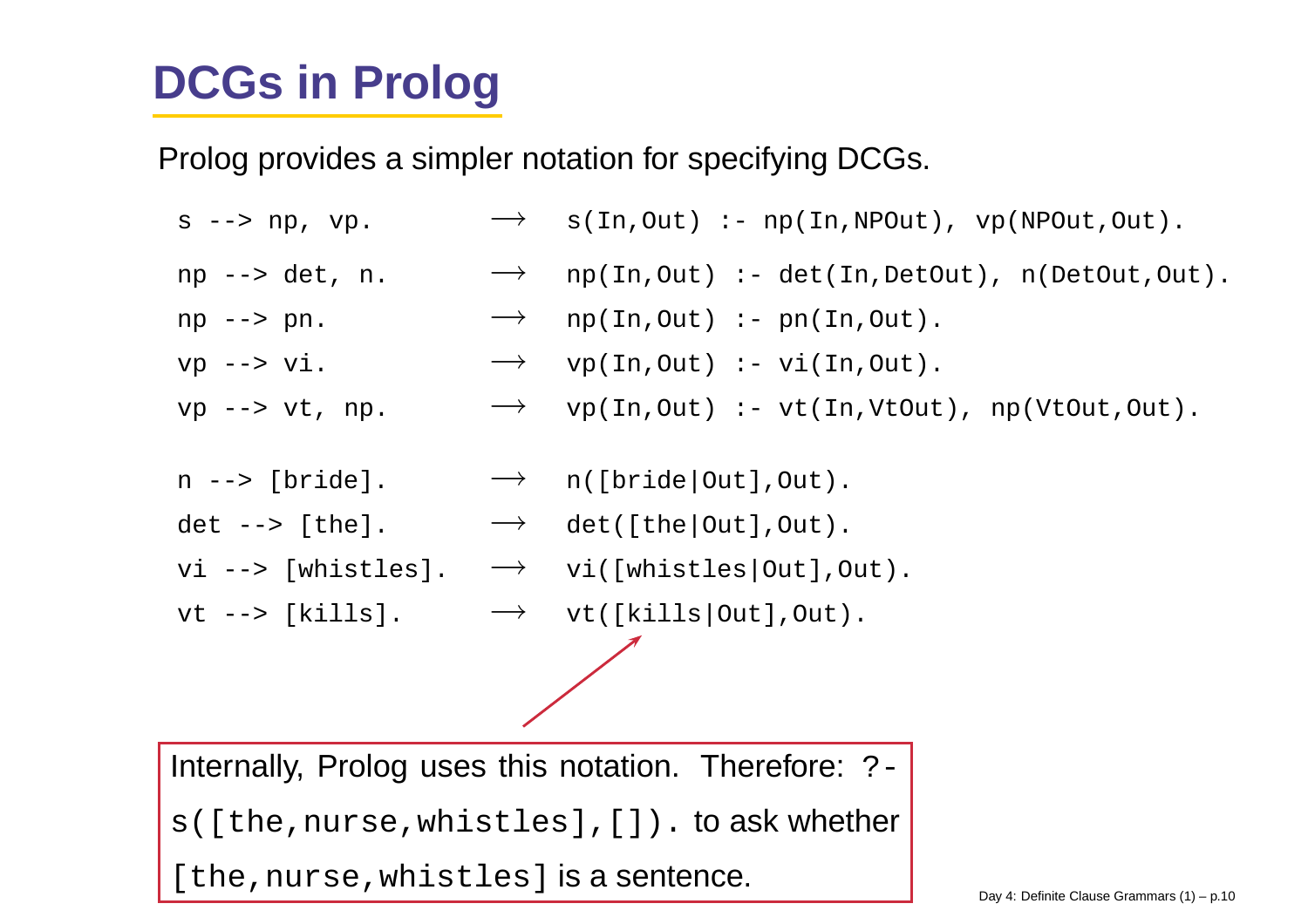### **Adding Pronouns**

Here is our DCG:

 $s(In, Out)$  :-  $np(In, NPOut)$ ,  $vp(NPOut, Out)$ .

 $np(In, Out) :- pn(In, Out)$ .

np(In,Out) :- det(In,DetOut), n(DetOut,Out).

 $vp(In,Out)$  :-  $vi(In,Out)$ .

 $vp(In,Out)$  :-  $vt(In,VtOut)$ ,  $np(VtOut,Out)$ .

n([bride|Out],Out).

det([the|Out],Out).

pn([bill|Out],Out).

vt([kills|Out],Out).

vi([whistles|Out],Out). Imagine we want to add the pronouns

he, she, him, her...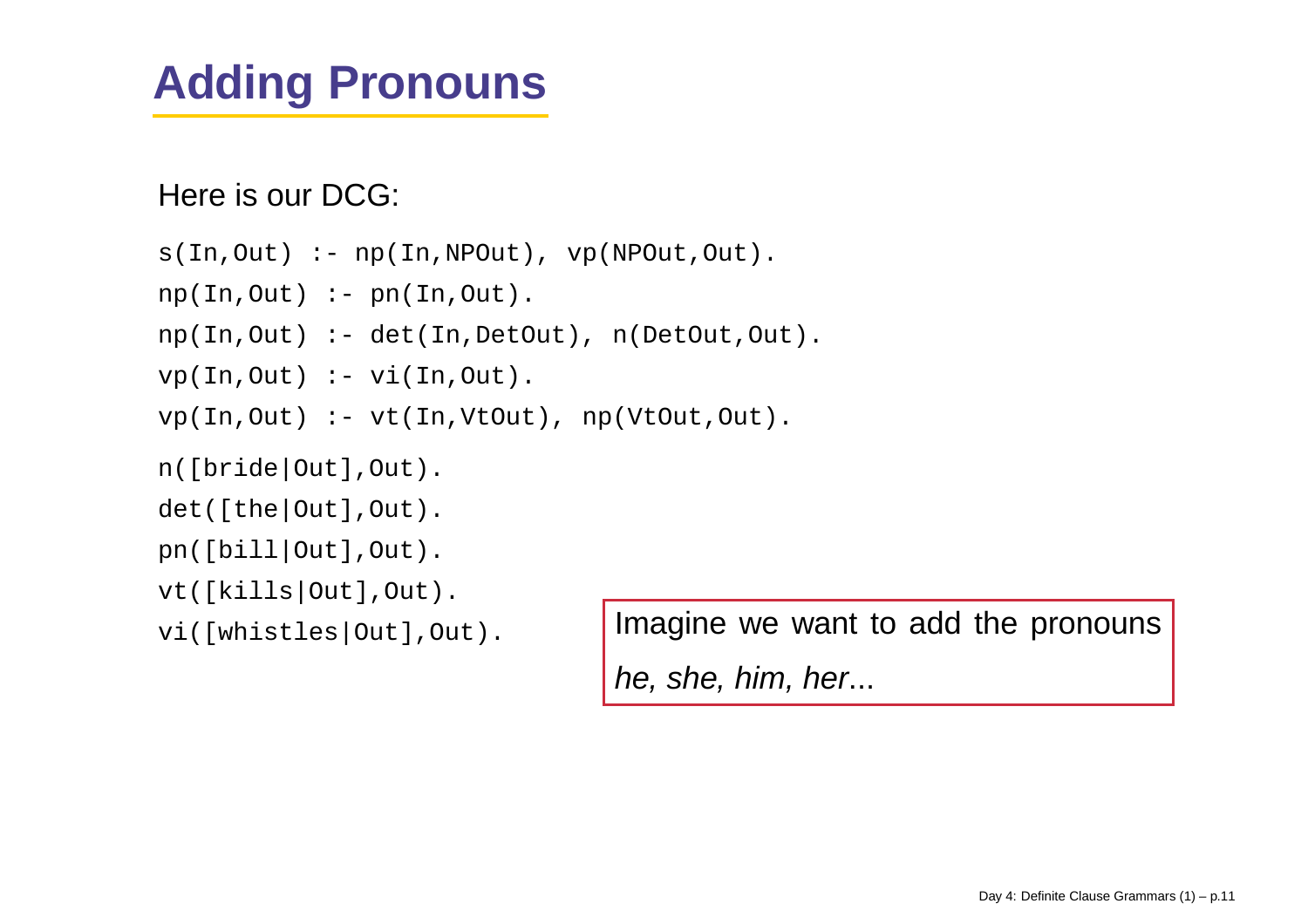## **Adding Pronouns — first try**

```
s(In, Out) :- np(In, NPOut), vp(NPOut, Out).
np(In,Out) :- pn(In,Out).
np(In,Out) :- det(In,DetOut), n(DetOut,Out).
vp(In,Out) :- vi(In,Out).
vp(In,Out) :- vt(In,VtOut), np(VtOut,Out).
```
n([bride|Out],Out).

det([the|Out],Out).

pn([bill|Out],Out).

vt([kills|Out],Out).

vi([whistles|Out],Out).

?- s([she,kills,him],[]).

```
yes
```
no

```
?- s([him,kills,she],[]).
```
np(In,Out) :- pro(In,Out).

```
pro([he|Out],Out).
pro([she|Out],Out).
pro([him|Out],Out).
pro([her|Out],Out).
```
 $\Rightarrow$  Need to distinguish between subject and object pronouns.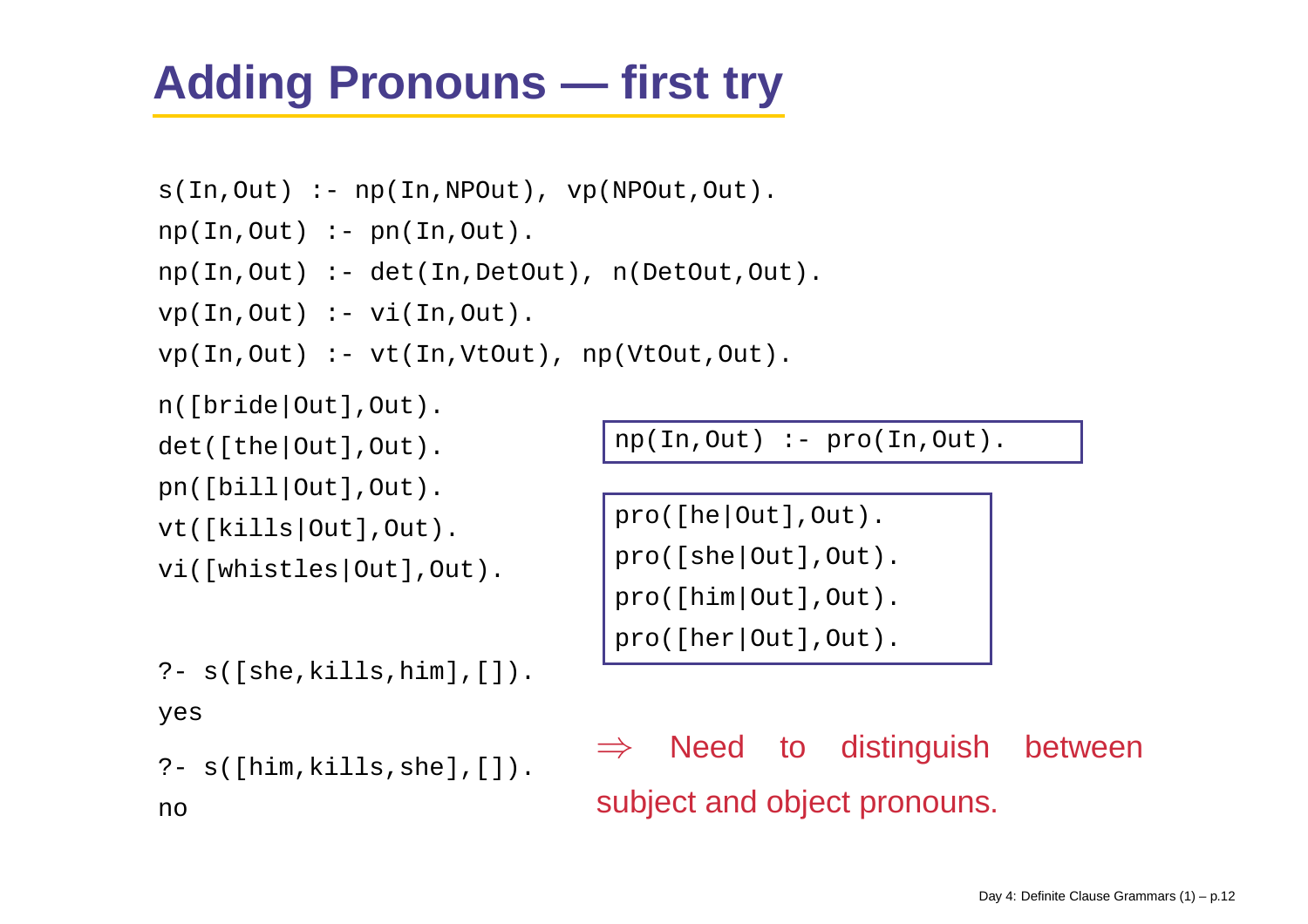## **Adding pronouns — second try**

We use an extra argument to mark whether an NP or <sup>a</sup> pronoun is in subject or in object position.

```
s(In, Out): - np(subj, In, NPOut), vp(NPOut, Out).
vp(In,Out) :- vt(In,VtOut),np(obj,VtOut,Out).
np(CASE,In,Out) :- pro(CASE,In,Out).
pro(subj,[he|Out],Out).
pro(subj,[she|Out],Out).
pro(obj,[him|Out],Out).
pro(obj,[her|Out],Out).
np(,In,Out) :- pn(In,Out).
np( ,In,Out) :- det(In,DetOut), n(DetOut,Out).
```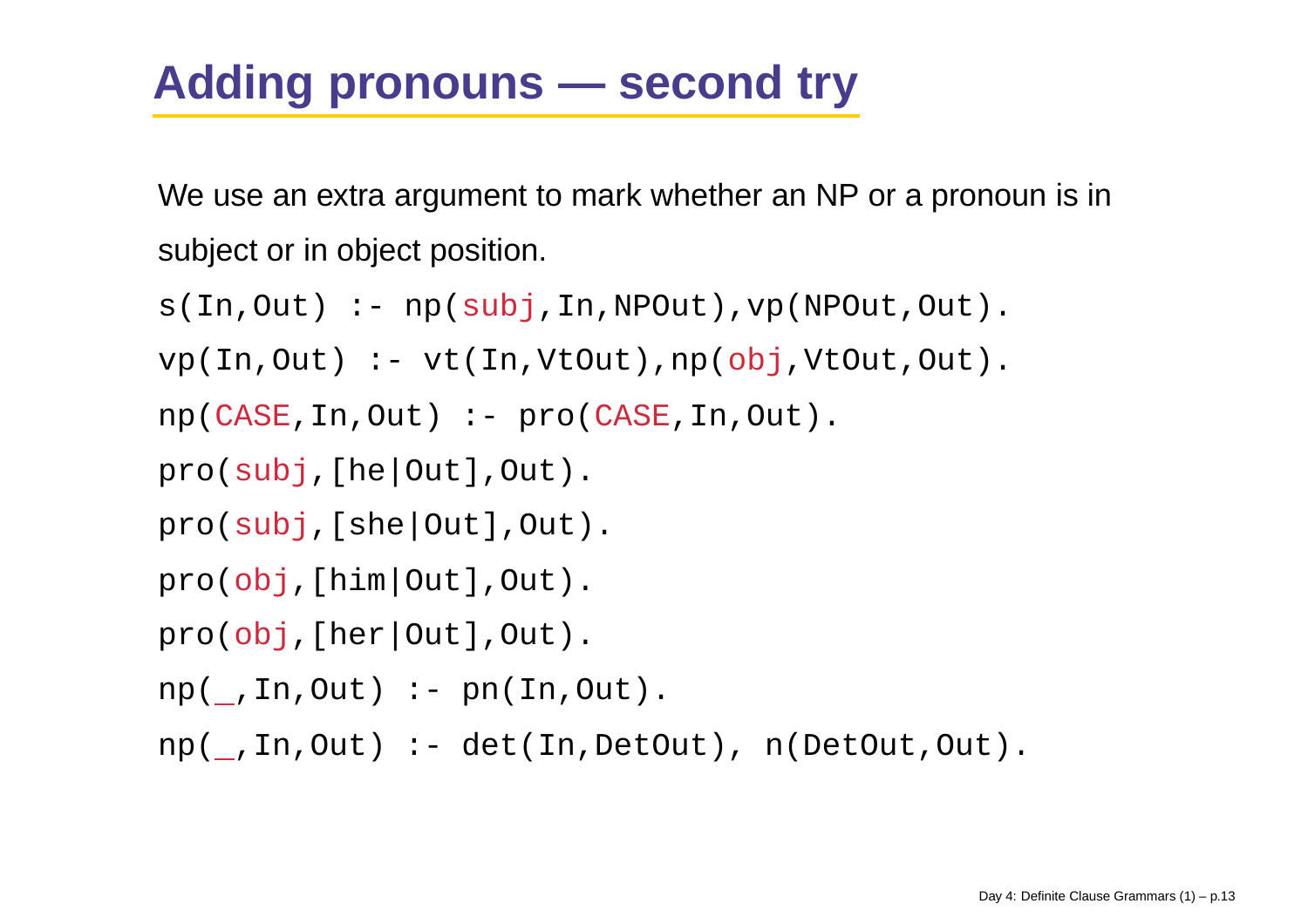### **Example**

s(In,Out) :- np(subj,In,NPOut),vp(NPOut,Out). np( ,In,Out) :- det(In,DetOut),n(DetOut,Out). np( ,In,Out) :- pn(In,Out). np(CASE,In,Out) :- pro(CASE,In,Out). vp(In,Out) :- vi(In,Out). vp(In,Out) :- vt(In,VtOut),np(obj,VtOut,Out). pro(subj,[he|Out],Out). pro(obj,[her|Out],Out). ...

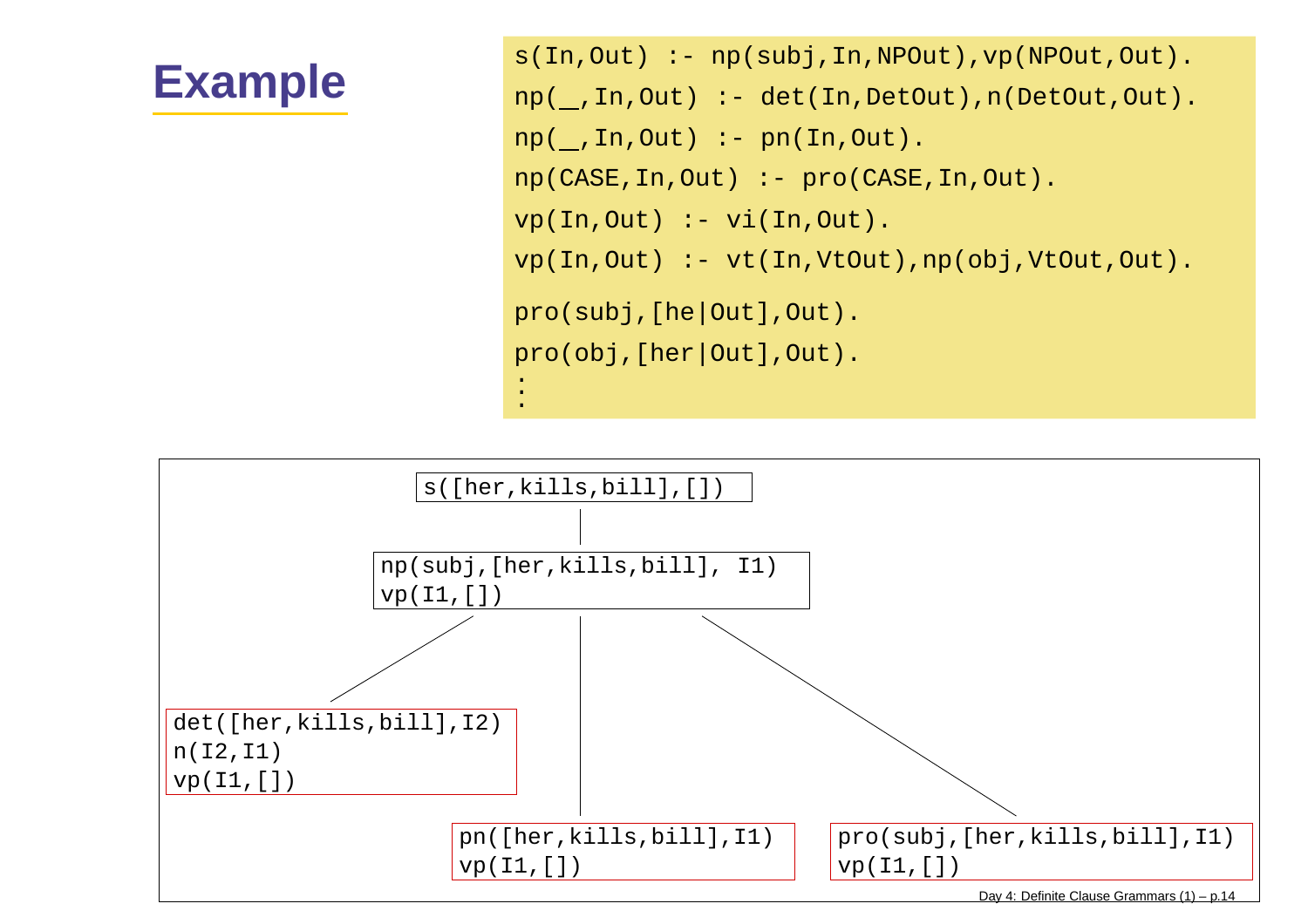### **Extra arguments in the --> notation**

- s --> np( subj), vp. → s(In,Out) :- np(subj,In,NPOut), vp(NPOut,Out).
- $np( ) \rightarrow$  det, n.  $\rightarrow$  np( ,In,Out) :- det(In,DetOut), n(DetOut,Out).
- $np( ) \rightarrow pn.$   $\longrightarrow np( ,In,Out) :- pn( In,Out).$
- $np(CASE) \rightarrow pro(CASE)$ .  $\rightarrow$   $np(CASE, In, Out)$ :  $prop(CASE, In, Out)$ .
- vp  $\rightarrow$  vi.  $\rightarrow$  vp(In,Out) :- vi(In,Out).
- vp --> vt,  $np(obj)$ .  $\longrightarrow$  vp(In,Out) :- vt(In,VtOut),

np(obj,VtOut,Out).

To query:

?- s([the,nurse,whistles],[]).

?- np(\_,[the,bride],[]).